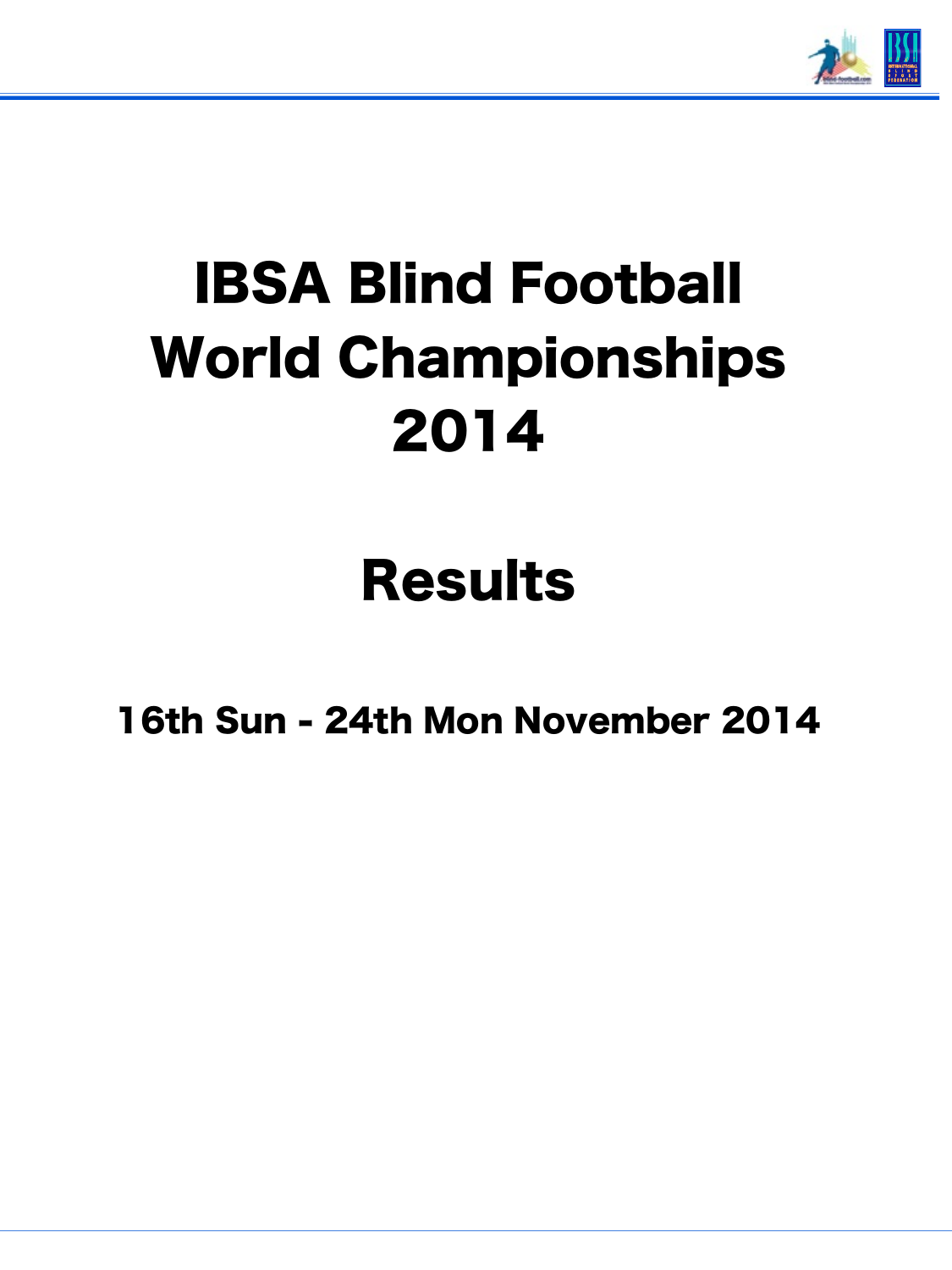

| <b>Rank</b>      |    | Country          |
|------------------|----|------------------|
|                  |    | <b>Brazil</b>    |
| $\boldsymbol{2}$ |    | <b>Argentina</b> |
| 3                | Æ. | <b>Spain</b>     |
| 4                |    | <b>China</b>     |
| 5                |    | <b>Paraguay</b>  |
| 6                |    | <b>Japan</b>     |
| 7                |    | <b>Colombia</b>  |
| 8                |    | <b>Germany</b>   |
| 9                |    | <b>France</b>    |
| 10               |    | <b>Korea</b>     |
| 11               |    | <b>Turkey</b>    |
| 12               |    | <b>Morroco</b>   |

| <b>Prize</b>                                          | Awardee                                                                                                                                           |  |  |  |  |  |
|-------------------------------------------------------|---------------------------------------------------------------------------------------------------------------------------------------------------|--|--|--|--|--|
| <b>MVP</b><br><b>Golden Ball</b>                      | <b>BRA</b><br><b>Ricardo Alves</b>                                                                                                                |  |  |  |  |  |
| <b>Top Goal Scorer</b><br><b>Golden Shoe</b>          | <b>BRA</b><br><b>Ricardo Alves</b>                                                                                                                |  |  |  |  |  |
| <b>Best Goalkeeper</b>                                | <b>ESP</b><br><b>Pedro Gutierrez</b>                                                                                                              |  |  |  |  |  |
| <b>Fairplay</b>                                       | <b>Turkey</b>                                                                                                                                     |  |  |  |  |  |
| <b>Best 6 other</b><br>than MVP and<br><b>Best GK</b> | <b>ARG No7: Froilan Padilla</b><br><b>BRA No.7: Jeferson Goncalves</b><br>PAR No.10: Ricardo Alberto Gimenz Morinigo<br><b>CHN No.7: Yutan Yu</b> |  |  |  |  |  |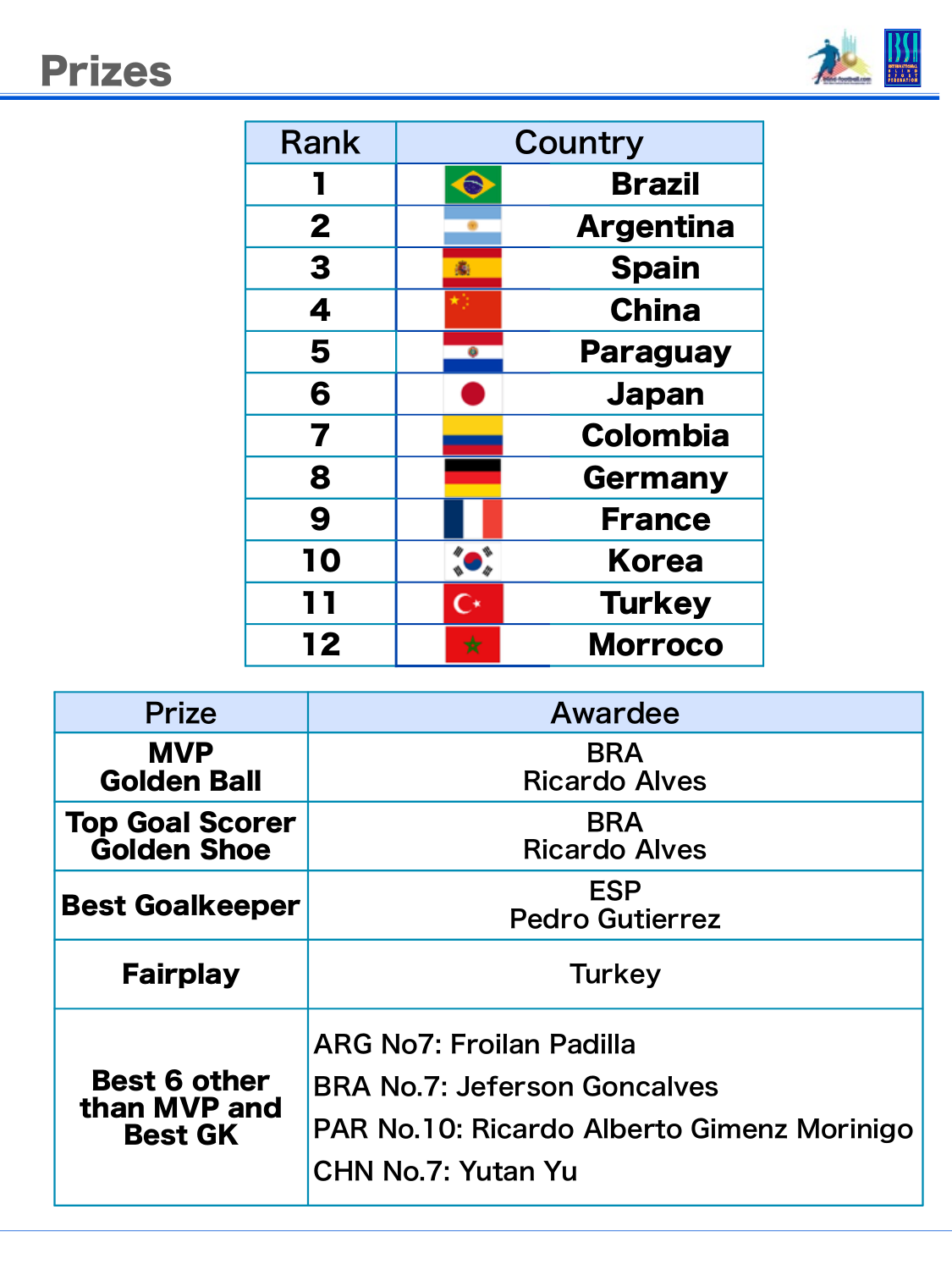#### Result -Group League-



| GROUP A | <b>PAR</b> | <b>JPN</b> | <b>MOR</b> | <b>FRA</b>               | <b>PTS</b>     | <b>GF</b>      | <b>GA</b> | $+/-$                    | <b>RANK</b> |
|---------|------------|------------|------------|--------------------------|----------------|----------------|-----------|--------------------------|-------------|
|         |            | $0 -$      | $-$ O      | $ 3 - 0 $                | 6              | $\overline{4}$ |           | $+3$                     |             |
|         | $-$ O      |            | $0 - 0$    | $\overline{\phantom{0}}$ | 5              | $\mathcal{P}$  |           | $+$                      |             |
| X       | $0 - 0$    | $0 - 0$    |            | $\Omega$ -               | $\overline{2}$ | $\bigcirc$     |           | $\overline{\phantom{0}}$ | -3          |
|         | $0 - 3$    | $0 - 0$    |            |                          | $\mathcal{P}$  |                |           | -3                       |             |

| <b>GROUP B</b> | <b>BRA</b> | <b>CHN</b> | <b>COL</b>      | <b>TUR</b>                                       | <b>PTS</b> | <b>GF</b>      | <b>GA</b> | $+/-$ | <b>RANK</b> |
|----------------|------------|------------|-----------------|--------------------------------------------------|------------|----------------|-----------|-------|-------------|
|                |            | $0 - 0$    | $ 3 - 1  1 - 0$ |                                                  |            |                |           | $+3$  |             |
|                | $0 - 0$    |            | $1 - 0$         | $\begin{pmatrix} 0 & -0 \\ 0 & -0 \end{pmatrix}$ | 5          |                |           | $+$   |             |
|                | $1 - 3$    | $O -$      |                 | $1 - 0$                                          | 3          | $\overline{2}$ |           | $-2$  | -3          |
|                | $() -$     | $0 - 0$    | $10 - 1$        |                                                  |            |                |           |       |             |

| <b>GROUP C</b>  | <b>ARG</b>         | <b>GER</b> | <b>ESP</b> | <b>KOR</b>      | <b>PTS</b>    | <b>GF</b> | <b>GA</b>    | $+/-$                    | <b>RANK</b> |
|-----------------|--------------------|------------|------------|-----------------|---------------|-----------|--------------|--------------------------|-------------|
|                 |                    | $0 - 0$    | $1 - 0$    | $ 2 - 1 $       |               | 3         |              | $+2$                     |             |
|                 | $0 - 0$            |            |            | $0 - 0$         | 3             |           |              |                          |             |
|                 | $\left( \ \right)$ |            |            | $0 -$<br>$\cup$ | $\mathcal{P}$ |           | $\mathcal P$ | $\overline{\phantom{0}}$ | -3          |
| ' lij<br>$\phi$ | $\mathcal{P}$      | $0 - 0$    | $0 - 0$    |                 | $\mathcal{Q}$ |           |              | $\overline{\phantom{0}}$ |             |

※ Penalty shoot-out: ESP 2 - 1 KOR.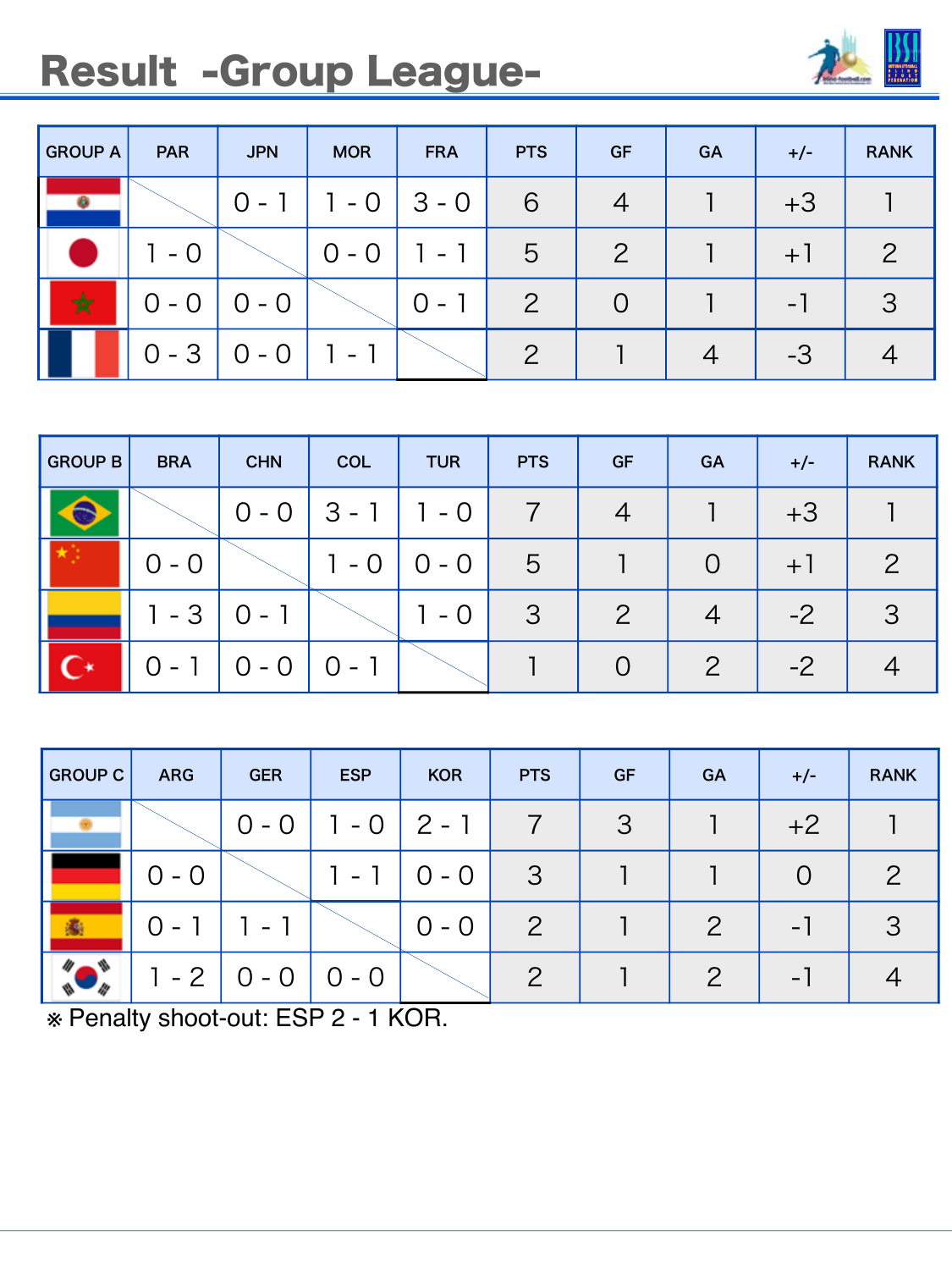### Result -Group League-



|                             | Day $# $       | <b>Date</b> | Day           | Game #         | Group          | <b>Kickoff Time</b> | Team 1     | <b>Results</b>     |                          |                | Team 2     |
|-----------------------------|----------------|-------------|---------------|----------------|----------------|---------------------|------------|--------------------|--------------------------|----------------|------------|
|                             |                |             |               | $\circled{1}$  | $\mathsf{A}$   | 13:30               | <b>JPN</b> | 1                  |                          | $\overline{0}$ | PAR        |
|                             | $\mathbf{1}$   | 16-Nov      | Sun           | $\circledS$    | $\mathsf{A}$   | 15:30               | <b>FRA</b> | $\mathsf{O}$       |                          | $\overline{0}$ | <b>MAR</b> |
|                             |                |             |               | $\circled{3}$  | $\mathsf{C}$   | 11:00               | <b>ESP</b> | $\overline{0}$     |                          | $\mathbf{1}$   | ARG        |
|                             |                |             |               | $\circled{4}$  | $\sf B$        | 13:00               | <b>BRA</b> | 1                  |                          | $\overline{0}$ | <b>TUR</b> |
|                             | $\mathbf{2}$   | 17-Nov      | Mon           | $\circledS$    | $\sf B$        | 17:30               | <b>CHN</b> | $\mathbf{1}$       |                          | $\overline{0}$ | COL        |
|                             |                |             |               | $\circledast$  | $\mathsf C$    | 19:30               | <b>KOR</b> | $\mathsf{O}$       |                          | $\overline{0}$ | <b>GER</b> |
| G<br>r                      |                | 18-Nov      |               | $\circledcirc$ | $\mathsf{A}$   | 11:00               | PAR        | 3                  |                          | $\overline{0}$ | <b>FRA</b> |
| $\mathsf O$<br>$\mathsf{u}$ | $\mathsf{3}$   |             | <b>Tue</b>    | $\circledS$    | $\sf B$        | 13:00               | COL        | $\mathbf{1}$       |                          | $\mathbf{3}$   | <b>BRA</b> |
| p                           |                |             |               | $\circledS$    | $\mathsf C$    | 17:30               | <b>GER</b> | 1                  |                          | $\mathbf{1}$   | <b>ESP</b> |
| L<br>e                      |                |             |               | $\circledR$    | $\overline{A}$ | 19:30               | <b>MAR</b> | $\mathsf{O}$       | $\overline{\phantom{0}}$ | $\overline{0}$ | <b>JPN</b> |
| a<br>g                      |                |             |               | $\circled{1}$  | $\sf B$        | 11:00               | <b>CHN</b> | $\mathsf{O}$       |                          | $\overline{0}$ | <b>TUR</b> |
| u                           | 4              |             | 19-Nov<br>Wed | $\circled{2}$  | $\mathsf C$    | 13:00               | <b>KOR</b> | $\mathbf{1}$       |                          | $\overline{2}$ | ARG        |
| $\mathbf e$                 |                |             |               | $\circled{3}$  | $\overline{A}$ | 17:30               | <b>MAR</b> | $\overline{0}$     |                          | $\overline{1}$ | PAR        |
|                             |                |             |               | $\circled{4}$  | $\mathsf A$    | 19:30               | <b>JPN</b> | $\mathbf{L}$<br>J. |                          | $\mathbf{1}$   | <b>FRA</b> |
|                             |                |             |               | $\circled{5}$  | $\sf B$        | 11:00               | <b>BRA</b> | $\mathsf O$        |                          | $\overline{0}$ | <b>CHN</b> |
|                             | $\overline{5}$ | 20-Nov      |               | $\circledR$    | $\sf B$        | 13:00               | <b>TUR</b> | $\mathsf O$        |                          | $\mathbf{1}$   | COL        |
|                             |                |             | Thr           | $^{\circledR}$ | $\mathsf C$    | 17:30               | <b>ESP</b> | $\mathsf O$        |                          | $\mathbf 0$    | <b>KOR</b> |
|                             |                |             |               | $\circledR$    | $\mathsf C$    | 19:30               | ARG        | $\overline{0}$     |                          | $\overline{0}$ | <b>GER</b> |